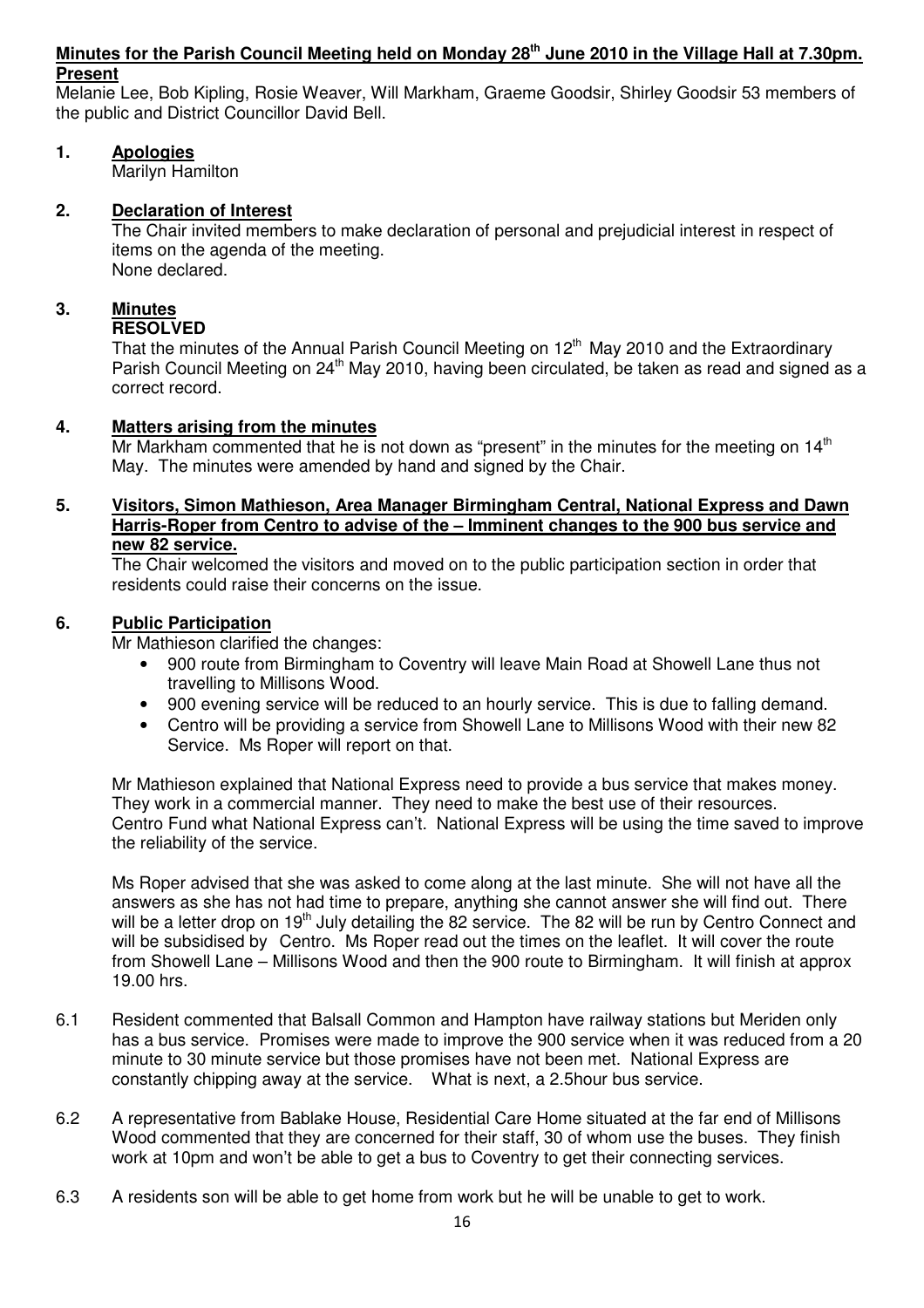- 6.4 Will the Travel West Midlands pass which is accepted on the 900 be accepted on the 82. Ms Roper to clarify.
- 6.5 Why haven't the changes been advertised.
- 6.6 Suggestion that the Brick Hill Lane stop is moved to Oak Lane. This will mean residents will have to cross the A45 but it is where the stop was originally. Mr Mathieson commented that this will have to go through the Highways Authority but can be looked into with Centro.
- 6.7 There will now be two buses doing the job of one. Surely this cannot be more cost efficient. Why can't Centro fund the 900 service rather than providing another service.
- 6.8 Residents who are making a concerted effort to reduce their carbon footprint whilst travelling to and from work are finding that they are being forced into using a car.
- 6.9 Resident pointed out that the journey to Millisons Wood from Showell Lane is only 1.7 miles and 4 minutes of time. Are National Express trying to save time or money as the cost of running this short service is negligible. Mr Mathieson explained that they are saving time in the daytime and money in the evening when the service isn't used.
- 6.10 Surely National Express will loose more customers over these changes. Mr Mathieson commented that the time saved will be used to improve the service which will attract new customers.
- 6.11 The 82 will not stop at Balsall Common which residents of Meriden need to get to for a whole host of reasons, school at exam time, doctors surgery, social groups etc. Taxi Bus is not a viable alternative. How will it cope with the additional demand.
- 6.12 Are the new AM/PM Travel buses a contributory factor to the decision? Mr Mathieson confirmed this was not the case as the decision was made in October.
- 6.13 How much will National Express save? In the daytime it is not cost saving it is time for reliability. In the evening it is a 50% saving as it is half the service.
- 6.14 Would using single decker buses be a bigger saving? There is not much cost difference.
- 6.15 Will the 900 still go to Allesley? Mr Mathieson to clarify.
- 6.16 How much will the fare be on the 82? Ms Roper to clarify.
- 6.17 Are Centro/National Express going to take these comments away and consider them? No, the decision is made and the comments are what were expected.
- 6.18 Will Centro/National Express postpone the changes until they carry out a review / public consultation? No, they didn't hear anything they didn't expect.
- 6.19 Has the 900 timetable gone off to printers? Yes.
- 6.20 Statement read out from Caroline Spelman.

Councillors were then invited to comment :

- No consultation of the people of Millisons Wood. No risk assessment has been carried out on the possible damage to business or people.
- Not enough notice given to people who need to change their plans.
- Taxi bus service is not adequate as needs booking in advance.
- Need to take the word "service" out and just call it Bus as they are no longer providing a service.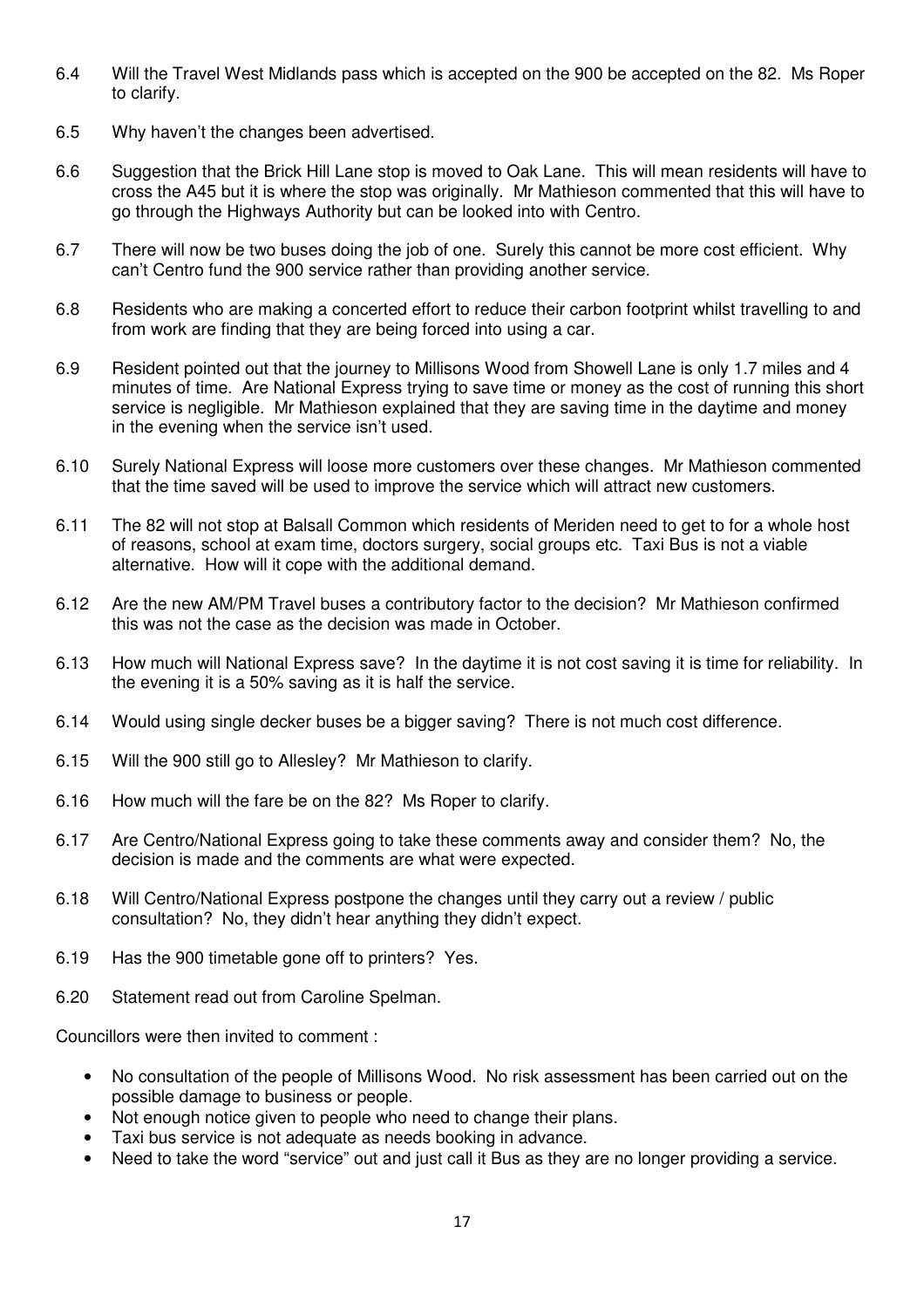# **RESOLVED**

That the Parish Council consolidates all the comments and write to both National Express and Centro. The visitors left along with the majority of residents. 4 residents remained.

# **7. Correspondence and Communication**

**7.1 Coventry City Council – Area Action Plan.** 

Letter enclosing a CD which contains the AAP which has now been submitted. Cllrs to contact the Clerk if they want to have a look at it.

## 7.2 **Solihull MBC – Public Rights of Way – Practical Works from last quarter**.

 Copy to be given to Footpaths Representative. Copy also on Parish Council file if anybody wants to have a look.

## 7.3 **Safeguarding – Children and Vulnerable adults : notification of changes to CRB service and ISA registration.**

Copy letter from ISA circulated to each councillor. Clerk has made enquiries and has clarified that the Parish Council do not need to become registered in light of the new football academy on Saturday mornings. It is the individual carrying out the activity which needs to be registered / checked.

## 7.4 **Solihull Partnership Forum**

 Invitation for a representative from the Parish Council to attend the first Partnership Forum meeting which will be held on Tuesday 20<sup>th</sup> July at 7-9pm in Knowle Guild House, Knowle Parish Church 1717 High Street, Knowle. To share information about what the Solihull Partnership has achieved to date and get views about the key issues facing our area over the next few years. **AGREED** 

Mrs Lee and Ms Weaver to attend.

# **8. Receive Reports**<br>**8.1** Committee Memb

- **Committee Member for Village Hall Management Committee no report.**
- 8.2 **School Governors for Parish Council** Good Ofsted. Governors made inspectors aware of the school being involved in community projects which went down very well. Service of welcome for new head at St Laurence at 9.00am Sept 10<sup>th</sup>. End of Year Service is 15<sup>th</sup> July 9.00am. Sports day  $19<sup>th</sup>$  July.
- 8.3 **Committee Member for War Memorial** no report.
- 8.4 **Pool** Clerk fed back BWB's comments on proposals raised at the meeting in May. In summary they recommend that the original proposal in their report dated February 2009 is the preferred option.
- 8.5 **Allotment Representative** Mr Goodsir was asked by tenant what position was with building on the current allotments. Clerk commented that Taylor Wimpey were asked what the present position was in March/April and they confirmed that they are currently promoting the site to SMBC for the new LDF.
- 8.6 **Footpaths/Forum** no report.
- 8.7 **Meriden Sands Working Group** no report.
- 8.8 **Conservation Committee** Ms Weaver attended last meeting and reiterated Parish Council's comments in respect of Marlbrook Farm. Application not yet determined.
- 8.9 **Local Strategic Partnership** Sarah Barnes is attending the next Solihull Area Committee meeting to discuss the new Forum meetings (7.4 above).
- 8.10 **Police Rural Assembly** Mr Goodsir was unwell and unable to attended.
- 8.11 **Solihull Area Committee** Now need x3 representatives. **AGREED** Melanie Lee, Bob Kipling and Rosie Weaver. Clerk to confirm to SAC.
- 8.12 **Tree Wardens** Mr Kipling raised concerns over the removal of the oak tree on the new playing fields which has a tree preservation order upon it. The Clerk clarified that an initial report on the condition of the tree stated that it needed attention due to its poor condition. This was questioned by Ms Weaver at a quarterly meeting and therefore a further report was requested. SMBC are now putting in a planning application for the tree to be removed. The Parish Council will be a statutory consultee on the planning application and will be able to comment within the planning process as usual.
- 8.13 **Parish Plan** The Village Design Statement is moving forwards.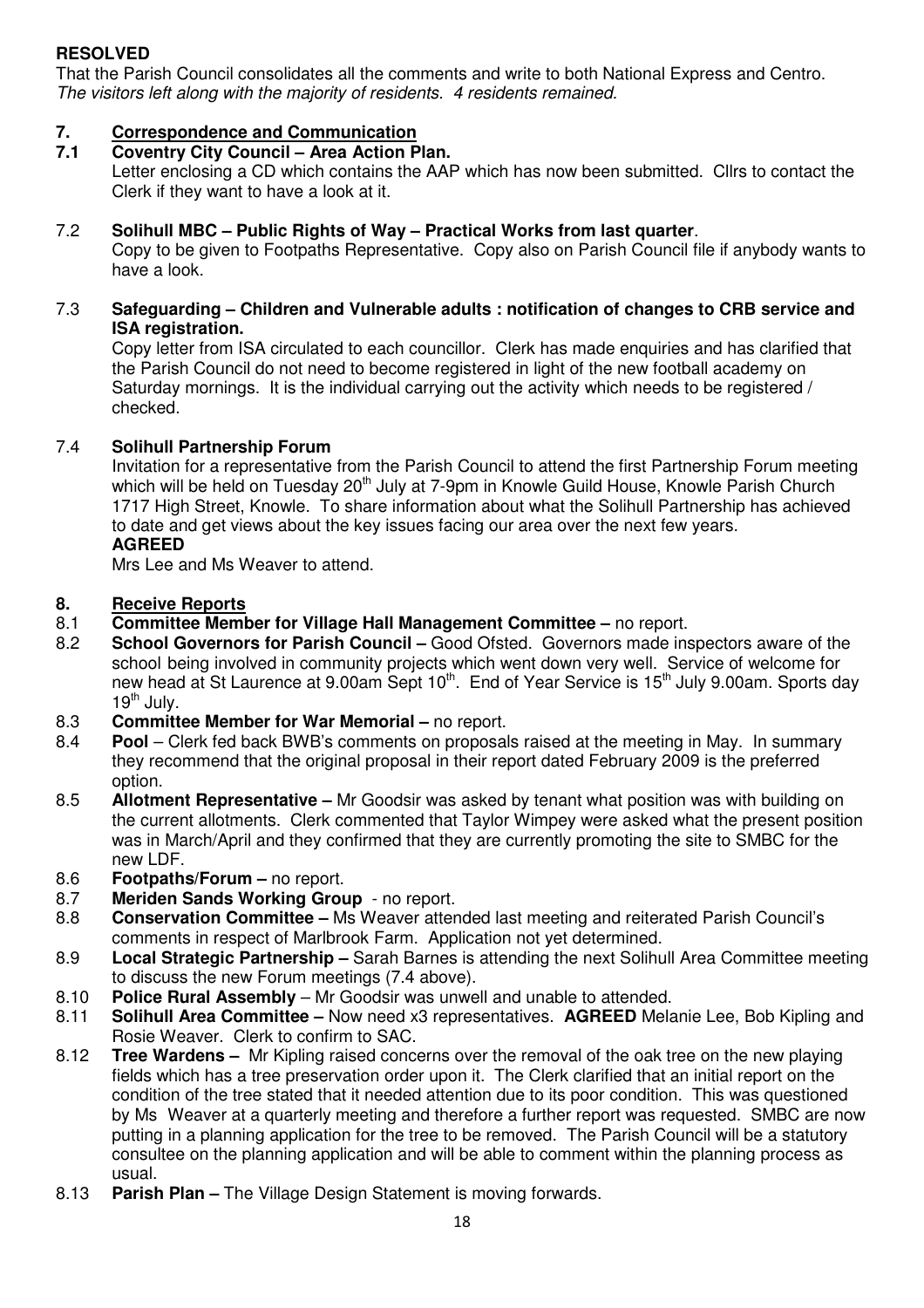- 8.14 **Community Surgery** Clerk, Community Police Officer, Neighbourhood Co-ordinator and Mrs Goodsir attended. No residents.
- 8.15 **Community Speed Watch** In 2010 there have been 8 sessions so far which have been
- successful. Next session outside School on  $8<sup>th</sup>$  July Clerk to contact headteacher to adviser her. 8.16 **Fusion Football Sessions – Wednesday evenings** – consistent attendance of 8-16 young people are using the service. Clerk has provided a key for the gate in order that Youth Services can attend with the Community Bus as they arrive before the football coaches and leave after the football has finished.
- 8.17 **Paul Jayes Football Academy Meriden Rovers** Saturday Mornings continuing to be successful. Clerk read out email from Paul requesting assistance with funding. Ms Weaver will pass to the Clerk FA start up grants. The Chip Shop owner may help.

## **9. Village Matters**

## 9.1 **Development Hampton Lane/Maxstoke Lane**

- 9.1.1 **Feedback from quarterly meeting 17th June 2010 9.30am** minutes (private and confidential) circulated with agenda.
- 9.1.2 **Multi Use Games Area (MUGA) Surface** Decision on whether to alter the priced/agreed Tennis Court surface/markings within the planned Meriden Recreation Facility with a MUGA surface/markings and associated financial implications. Private and Confidential Reports from SMBC/ DTZ circulated with agenda.

Clerk reminded Councillors of the confidential nature of the reports from SMBC and DTZ in that they contain figures of a contract yet to be let. During discussions no detailed information is to be read out. If for the sake of the discussion specific costs do need to be referred to then the meeting will have to be closed temporarily.

### **RESOLVED (proposed by Mr Kiping and seconded by Mr Markham)**

 That the parish council agree to alter the planned Tennis Courts surface within the planned Meriden Recreation Facility with a MUGA surface/markings and associated financial implications.

## 9.2 **Donation for Balsall and Berkswell Sports and Community Association**.

 To resolve the amount of the donation previously agreed to be given to B&BS&CA for their advice and ongoing assistance with the management of the new play facilities at Hampton Lane. **RESOLVED (proposed by Ms Weaver and seconded by Mr Kipling)**

£100 (three people gave up three hours of their time). They have also agreed to help us again.

## 9.3 **Emergency Policy**

Standard Emergency Policy obtained from WALC circulated with agenda. **RESOLVED** 

 That the Emergency Policy be adopted. Clerk to amend new Standing Orders (not yet adopted) to incorporate the Emergency Policy – to be adopted at the July meeting.

#### 9.4 **Withdrawal of bus service between Balsall Common, Berkswell and Meriden.**  Dealt with under 6 above.

## 9.5 **Red Telephone Kiosk – Albert Road, Meriden**

BT have reviewed the adoption process regarding the power supply:

 Option 1 : BT Payphones continue to be responsible for the electricity supply with a view to disconnecting this in the short term at their expense. BT will contact the kiosk owner should this become necessary. At the point of transfer BT will ensure that the light will be working but from then on BT will only be responsible for the supply in the kiosk to the point of the R.E.C. fuse box. Any future faults beyond this point will be the responsibility of the kiosk owner.

 Option 2 : The customer can choose to take over responsibility for the electricity supply, where customers chosing this option will have to apply for an MPAN number from their electricity company.  **RESOLVED** 

Option 1 is the preferred option.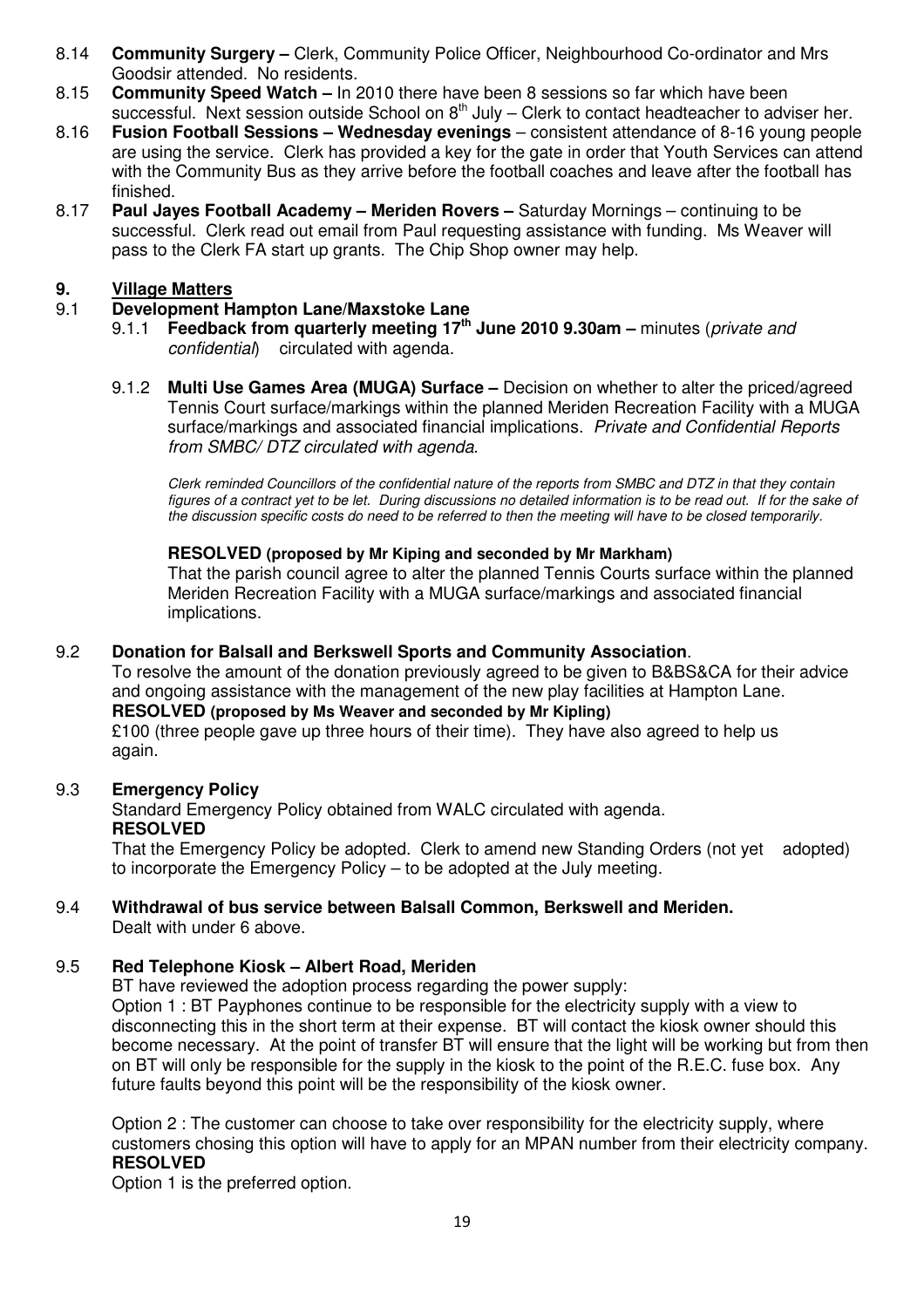## 9.6 **Public Conveniences – Project**

Despite reduction/reshuffling of police resources this project may still go ahead. Clerk has a meeting on Wednesday with Police, Neighbourhood Co-ordinator and Mr Markham who has agreed to take this project forwards.

9.7 **Berkswell Association for the Prosecution of Felons – Best-Kept Village Competition 2010. Meriden achieved 3<sup>rd</sup> place. Barston came 1<sup>st</sup>. Mrs Lee attended the presentation dinner. We** need to consider this as a Community Project for next year.

## 9.8 **Cleaning of Standing Cross and Cyclists Memorial**

Clerk is still trying to contact Ancient Monument Inspector.

#### 9.9 **Solihull in Bloom AGREED**

 To go ahead and enter the competition this year despite agreeing not to at the previous meeting. Clerk to leaflet houses/businesses on The Green to see if they would sponsor a hanging basket. Would residents agree to them being put up on their houses by the Parish Council and then they water and care for them?

## 9.10 **Johnson Controls – Care and Share in the community.**

 The suggested project of litter picking weekly at the playing fields is not suitable. They are thinking of a one off project. Suggestion that they are involved in 9.9 above. Could they sponsor the project / help put the baskets up.

## 9.11 **Joint Surgery Dates / Rota**

Circulated to each councillor with the agenda. Next surgery 14<sup>th</sup> July. David Bell attending. Rosie and Graeme on the list as Parish Council reps.

# **10 Planning Matters**

**10.1 2010/683 – Hampton Grange, Meriden – demolish existing detached garage and erect two storey side extension.** 

#### **RESOLVED**

Object – breach greenbelt policy in the UDP. Landscaping. Design and character of the area.

**10.2 2010/694 – Eaves Green Lane, Meriden; Amended Neighbour Notification – change of use of land to a gypsy site for 10 pitches to site 10 mobile homes, 10 touring caravans and ancilliary development including a day room building and vehicle parking on each pitch.**  Representations already made will be taken into account. Any further comments?  **RESOLVED** 

To resend letter to reiterate comments.

## **11. Accounts**

a) **Barclays – Community Account – Change of Cheque Signatories** Currently Clerk, Chair and Mr Goodsir. **RESOLVED** 

To change the signatories to be Melanie Lee, Ms Weaver and Mr Goodsir.

## **b) Zurich – Insurance – inclusion of red telephone box**

Phone box is currently insured under our public liability insurance at no extra cost. Do we want to include it for damage also. For this we will need to provide a replacement value (which will be difficult to obtain) and an additional cost will be charged. **RESOLVED** 

Clerk to find out what other parish council's are doing.